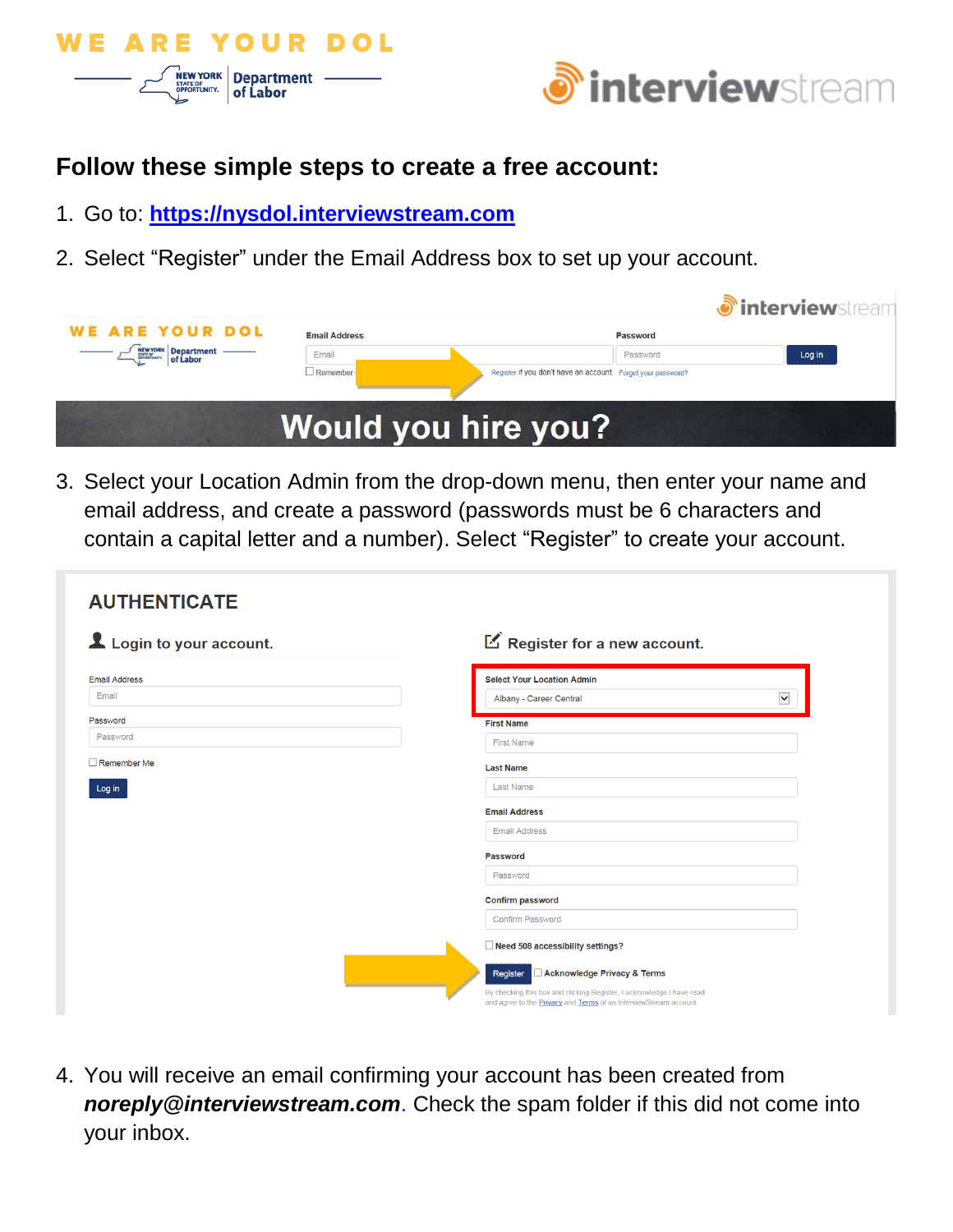## **To complete a practice interview, follow these simple steps:**

1. Select "Conduct an Interview" to get started.

|                                                                                                                                                                                                                                                                                                                                                                                                                   | We only recommend using the latest version of Google Chrome or Firefox for conducting an interview or assignment. |                                                                |                                   |
|-------------------------------------------------------------------------------------------------------------------------------------------------------------------------------------------------------------------------------------------------------------------------------------------------------------------------------------------------------------------------------------------------------------------|-------------------------------------------------------------------------------------------------------------------|----------------------------------------------------------------|-----------------------------------|
| Welcome,<br>Jason<br>Welcome to InterviewStream! Here you will find valuable<br>resources to assist you with your interviewing development.<br>Before you get started, make sure to view our Interview/Webinar<br>and InterviewSuite that feature expert tips and advice on all<br>things interviewing. Once ready, you can then conduct<br>interviews and receive feedback from anyone with an email<br>address. | <b>CONDUCT AN</b><br><b>INTERVIEW</b><br>Create a new interview.                                                  | <b>WATCH MY</b><br><b>INTERVIEW</b><br>You have no interviews. | <b>MOBILE</b><br><b>INTERVIEW</b> |
|                                                                                                                                                                                                                                                                                                                                                                                                                   |                                                                                                                   |                                                                | Google pla<br><b>App Store</b>    |

2. Select "Created for Me" or "Take Premade Interview" to complete an assignment. To create a customized interview, select "Custom Interview" or "Take Custom Interview".

| Let us know how you<br>would like to interview.               |                                                                  |  |  |  |
|---------------------------------------------------------------|------------------------------------------------------------------|--|--|--|
|                                                               |                                                                  |  |  |  |
| <b>CREATED FOR ME</b>                                         | <b>CUSTOM INTERVIEW</b>                                          |  |  |  |
| Choose from an interview your career center designed for you. | Customize your own interview using 7000+ pre-recorded questions. |  |  |  |
| <b>√ TAKE PREMADE INTERVIEW</b>                               | ✔ TAKE CUSTOM INTERVIEW                                          |  |  |  |
|                                                               |                                                                  |  |  |  |

**Before beginning your interview, the system will take you through a six-step process to make sure you have optimal settings for your practice interview.**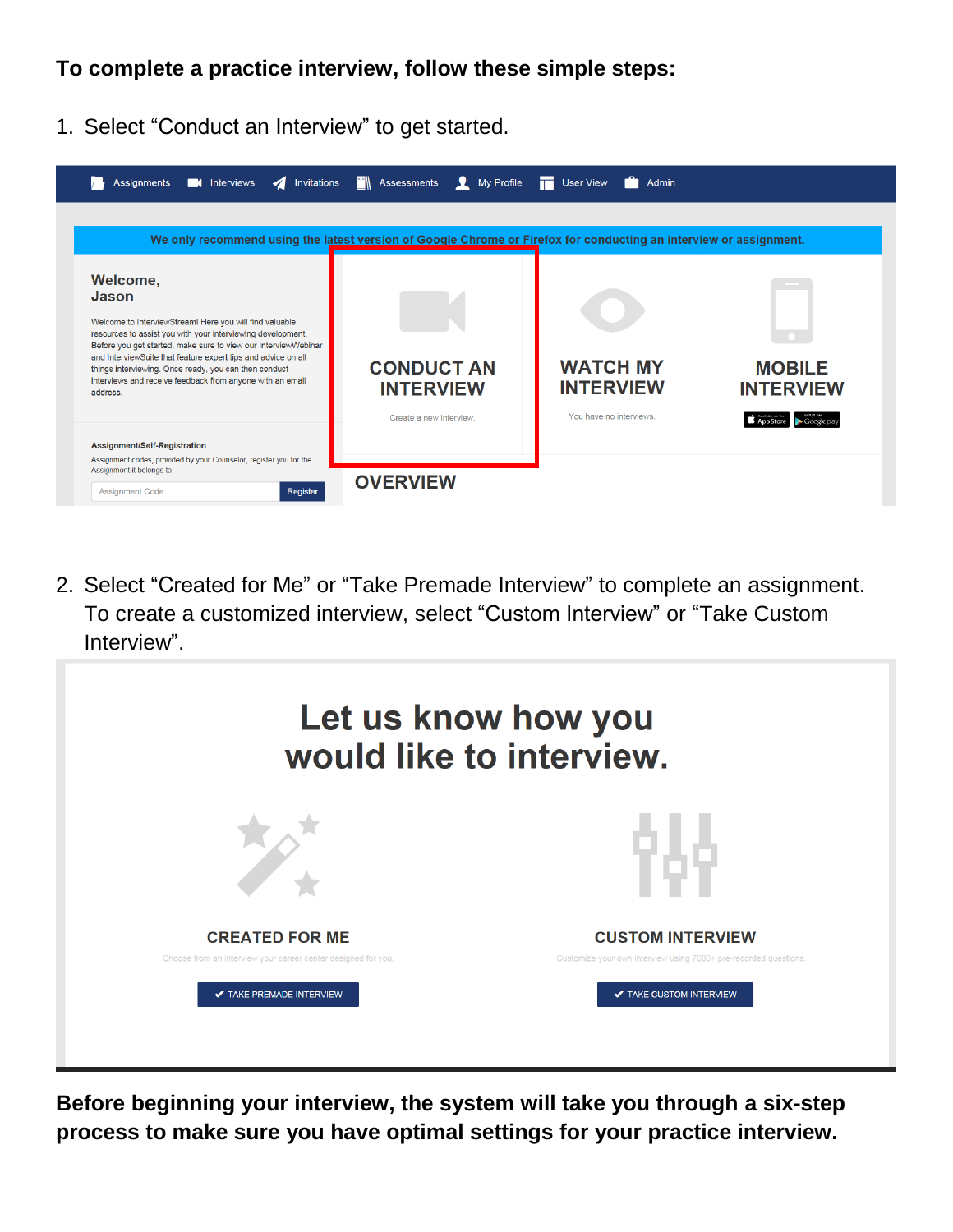1. First is an internet speed test. "Next" will appear when you pass the test.



*interviewsleam* 

| Connection Test | Wasaurt dometter |          | Alloquitorio illolario                                          | <b>HEFG</b> |             | <b>Jiddishidda</b> |  |
|-----------------|------------------|----------|-----------------------------------------------------------------|-------------|-------------|--------------------|--|
|                 |                  |          |                                                                 |             |             |                    |  |
|                 |                  |          | Step 1 of 6: Connection Test                                    |             |             | ο                  |  |
|                 |                  |          | We have tested your connection. You can see your results below. |             |             |                    |  |
|                 |                  | Udont    | Good                                                            |             |             |                    |  |
|                 |                  | Download | Good                                                            |             |             |                    |  |
|                 |                  |          | You have successfully connected? Ricase effek next to continue. |             |             |                    |  |
|                 |                  |          |                                                                 |             | <b>Next</b> |                    |  |
|                 |                  |          |                                                                 |             |             |                    |  |
|                 |                  |          |                                                                 |             |             |                    |  |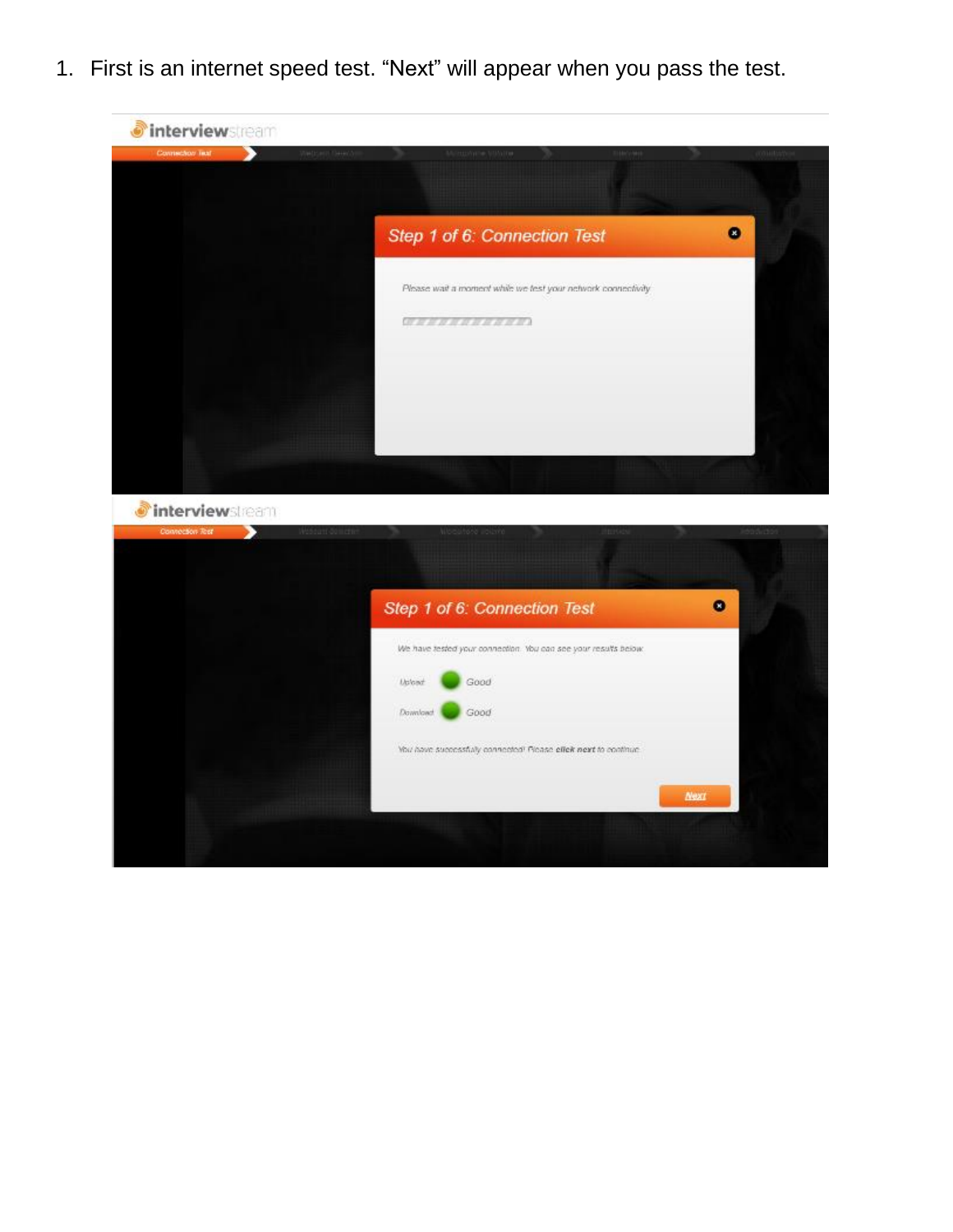2. The next test is a webcam check. Select "Allow" to give the system access to your webcam.



3. Next, the system will check your webcam to make sure you are visible on the webcam. After you adjust your webcam and are happy with the adjustments, select "Next" button.

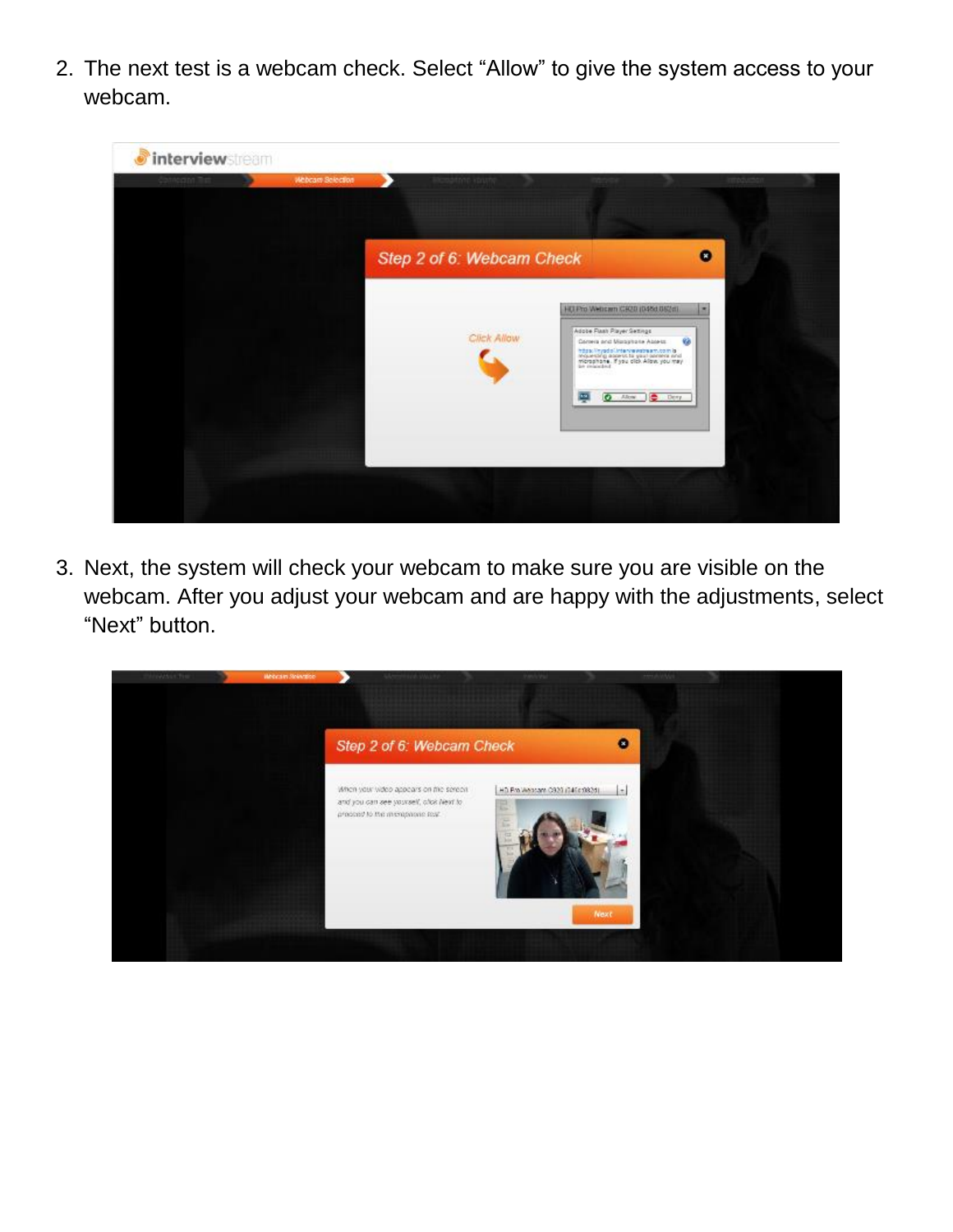4. The final system check is a microphone check. Speak normally and adjust the gray slider until your volume peaks at the red line. Select "Next" when prompted.



5. To begin, select "Proceed to My Interview".

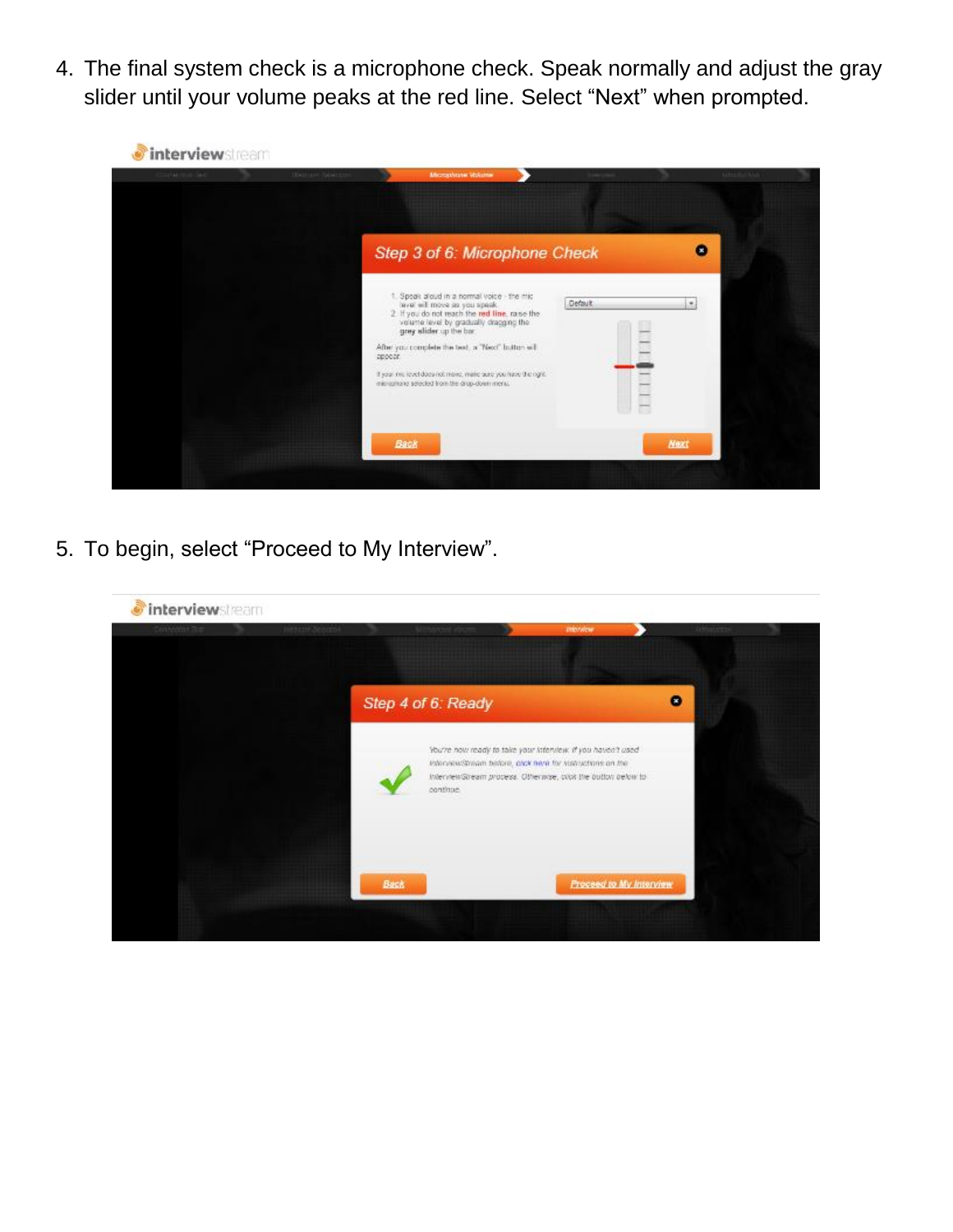6. The interview includes a short introduction (Intro Video). The first question will be asked immediately after the introduction's completion.

After the question is asked, there will be a countdown before you can record a response. Record the response and then click anywhere to stop recording.

After recording your response you'll have three options. You can review, retry, or submit your response.







7. After submitting your final response, an Outro Video will play, and your responses will be uploaded. Be sure to leave your browser open until the upload is complete.



Describe an ideal work environment